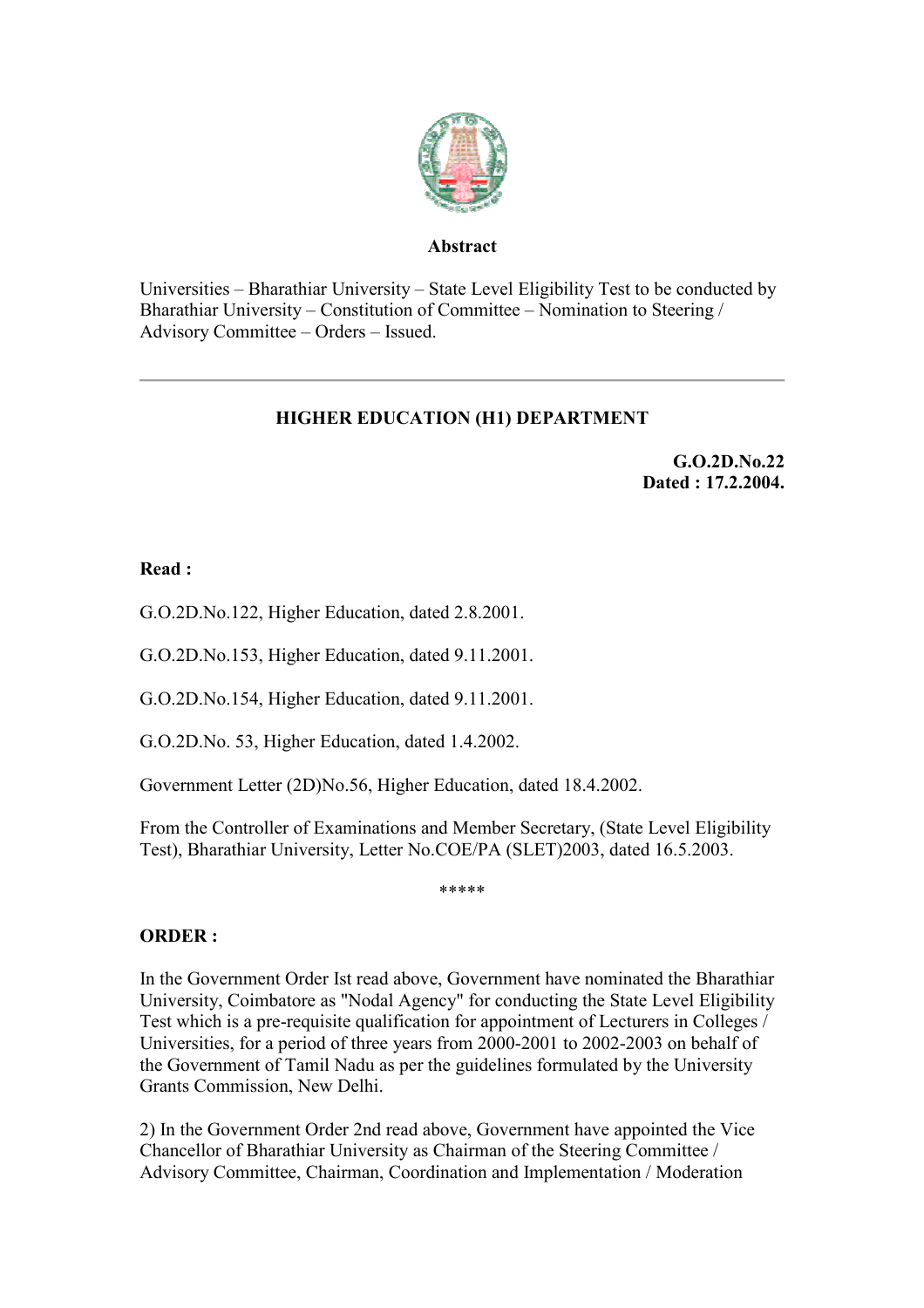Committee and the Controller of Examination, Bharathiar University, Coimbatore has been nominated as Member Secretary for all the above said Committees. Further in the Government Order 3rd read above, the Regional Joint Director of Collegiate Education, Coimbatore was nominated as Government Representative and to serve as a member in the Implementation Committee, and the Director / Commissioner of Collegiate Education as Government Representative and also to serve as member in the Moderation Committee to assist the "Nodal Agency", (viz) Bharathiar University and to conduct the State Level Eligibility Test.

3) In the letter 6th read above, the Controller of Examination, Bharathiar University has reported that as per the University Grants Commission guidelines a Steering / Advisory Committee has to be constituted with the following composition :-

Chairman

Two Vice Chancellors of State Universities (in rotation)

Two academics (Professors rank : 1 Science and 1 Arts)

Chairman / Co-ordination/Implementation Committee

Member Secretary of U-CAT (from UGC)

Member Secretary of designated agency

In response to the suggestion of the Controller of Examination, Bharathiar University, the Government accept the recommendation of the Controller of Examination, Bharathiar University and decided to nominate once again Bharathiar University, Coimbatore as "Nodal Agency" for conducting the State Level Eligibility Test Examination during the year 2004. The Vice-Chancellor, Bharathiar University is directed to take action as per the para 2 of the Government letter 5th read above. Government also direct to Constitute the Steering / Advisory Committee / Coordination and Implementation Committee / Moderation Committee for conducting the State Level Eligibility Test for appointment of Lecturers in Colleges / Universities with the following composition :-

I. Steering Committee / Advisory Committee :

1. Vice Chancellor - Chairman Bharathiar University Coimbatore

| ii) Two Vice                  | 1. Prof. P.K. Ponnuswamy,    |
|-------------------------------|------------------------------|
| Chancellors of State          | Vice Chancellor, Madurai     |
| Universities (in<br>rotation) | Kamaraj University, Madurai. |
|                               | 2. Dr.S.P. Thiagarajan,      |
|                               | Vice Chancellor, Madras      |
|                               | University, Chennai.         |
| iii) Two academics            | 1. Prof. S.Arunachalam,      |
| (Professor rank 1             | Professor, Department of     |
| Science and 1 Arts)           | Physics,                     |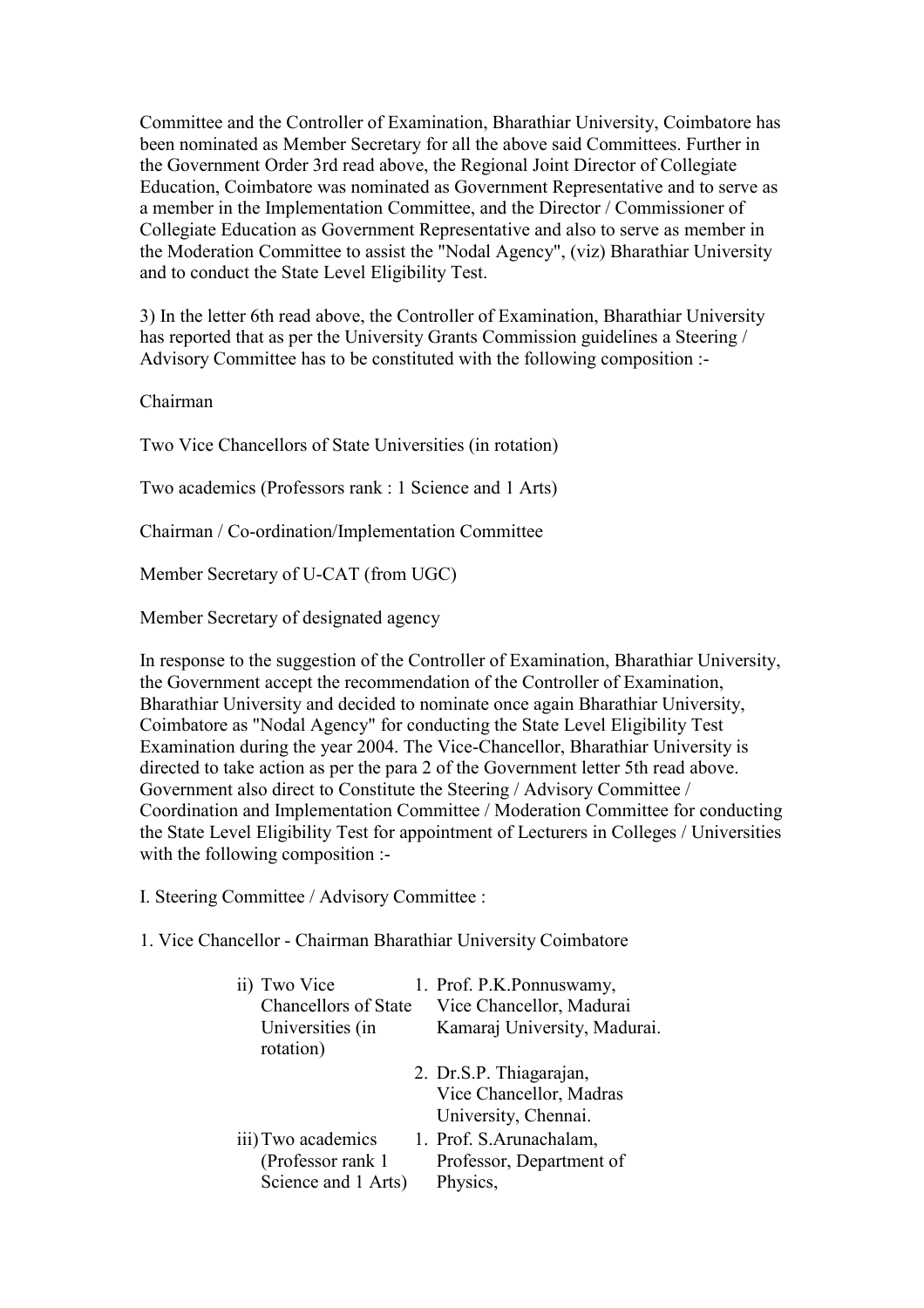|                                                     | Manonmaniam Sundaranar<br>University, Tirunelveli.                                                                                                                                                                                                                                                                                             |
|-----------------------------------------------------|------------------------------------------------------------------------------------------------------------------------------------------------------------------------------------------------------------------------------------------------------------------------------------------------------------------------------------------------|
|                                                     | 2. Dr. V.B. Athreya,                                                                                                                                                                                                                                                                                                                           |
|                                                     | Professor & Head, Department                                                                                                                                                                                                                                                                                                                   |
|                                                     | of Economics,                                                                                                                                                                                                                                                                                                                                  |
|                                                     | Bharathidasan University,                                                                                                                                                                                                                                                                                                                      |
|                                                     | Tiruchirappalli.                                                                                                                                                                                                                                                                                                                               |
| iv) Chairman – Co-                                  | The Vice Chancellor,                                                                                                                                                                                                                                                                                                                           |
| ordination/                                         | Bharathiar University,                                                                                                                                                                                                                                                                                                                         |
| Implementation<br>Committee                         | Coimbatore.                                                                                                                                                                                                                                                                                                                                    |
| v) Member Secretary<br>of U-CAT (from<br>UGC)       | The name and designation of the<br>officers will be intimated in the<br>Expert team visit report of UGC<br>(or) (As suggested by the<br>University Grants Commission,<br>New Delhi).                                                                                                                                                           |
| vi) Member Secretary<br>of the designated<br>agency | The Controller of Examinations,<br>Bharathiar University,<br>Coimbatore have already been<br>nominated as Member Secretary<br>of the (i) Steering Committee /<br>Advisory Committee (ii) Co-<br>ordination and Implementation<br>Committee (iii) and Moderation<br>Committee. (in G.O.2D.No.153,<br>154, Higher Education, dated<br>9.11.2001. |

#### **II. Co-ordination and Implementation Committee:**

1. Vice Chancellor - Chairman Bharathiar University, Coimbatore.

2. Regional Joint Director of - Member - Collegiate Education, Coimbatore. Government Representative

3. Controller of Examination Member Secretary Bharathiar University, Coimbatore.

### **III. Moderation Committee :**

1. Vice Chancellor, - Chairman Bharathiar University

2. The Commissioner / Director - Member - of Collegiate Education, Chennai Government Representative

3. Controller of Examination Member Secretary Bharathiar University, Coimbatore.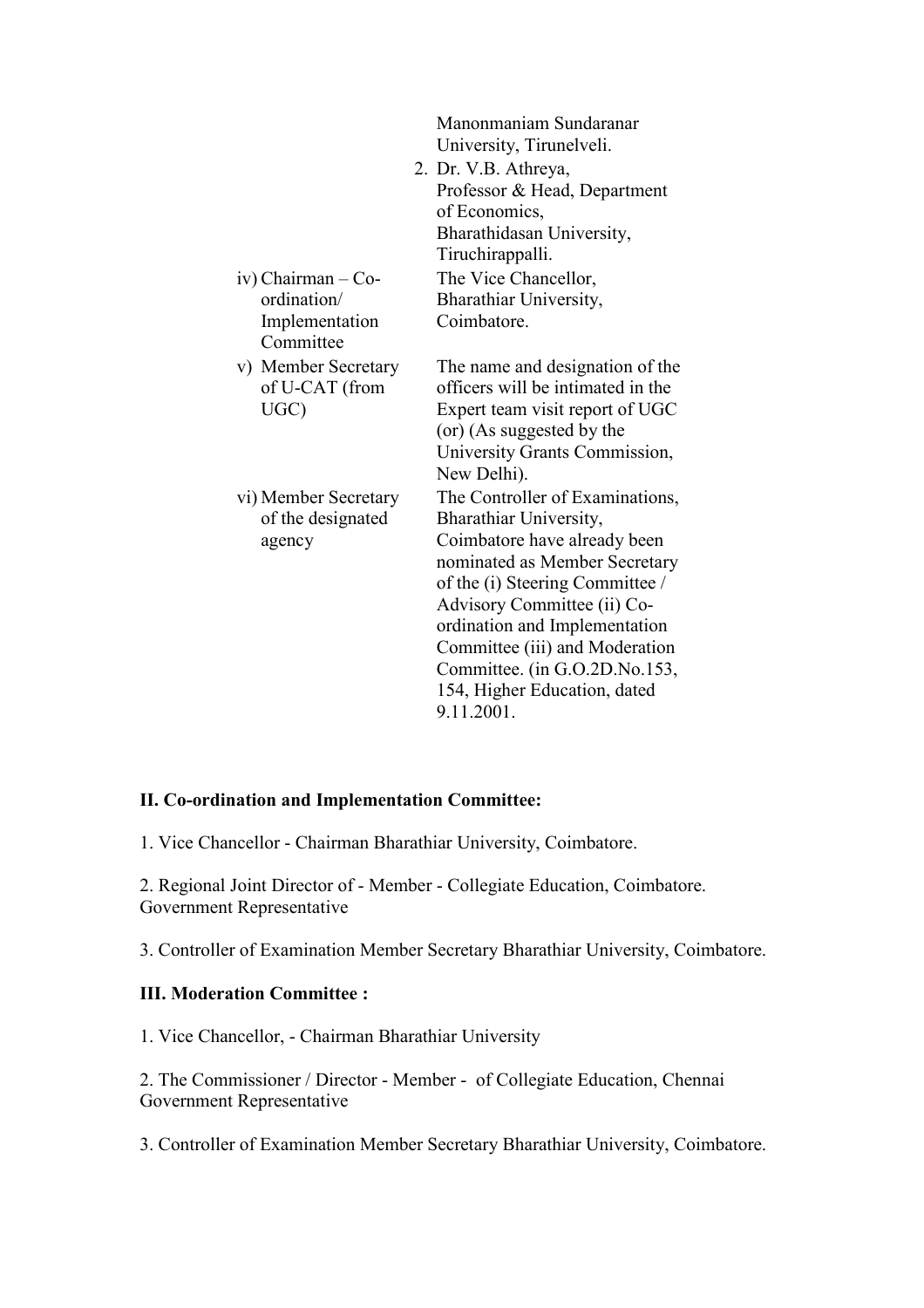#### (BY ORDER OF THE GOVERNOR)

### **K.GNANADESIKAN, SECRETARY TO GOVERNMENT.**

To

The Vice Chancellor / Registrar, Bharathiar University, Coimbatore.

The Vice Chancellor / Registrar, University of Madras, Chennai-5.

The Vice Chancellor / Registrar, Bharathidasan University, Trichy.

The Vice Chancellor / Registrar, Madurai Kamaraj University, Madurai

Dr.S.P.Thyagarajan, Vice-Chancellor, University of Madras, Chennai-5.

Dr.V.B.Athreya, Prof. & Head, Department of Economics, Bharathidasan University, Trichy – thro' the Registrar, Bharathidasan University, Trichy.

Prof.S.Arunachalam, Professor, Department of Physics, Manonmaniam Sundaranar University,

Tirunelveli - through Registrar, Manonmaniam Sundaranar University, Tirunelveli.

The Director of Collegiate Education, Chennai-6.

The Regional Joint Director of Collegiate Education,Chennai-6 / Coimbatore.

The Registrar / All Universities.

The Secretary, University Grants Commission, New Delhi.

The Secretary to Governor, Raj Bhavan, Chennai-22.

The Member Secretary, Tamilnadu State Council for Higher Education, Chennai-5.

The Secretary to Chief Minister, Chief Minister's Office, Chennai-9.

Private Secretary to Secretary to Government, Higher Education Department, Chennai-9.

P.A. to Special Secretary / Deputy Secretary to Government, Higher Education Department, Chennai-9.

The Senior P.A. to Minister (Education), Chennai-9.

The Higher Education A,F,G,C,K – Sections, Chennai-9.